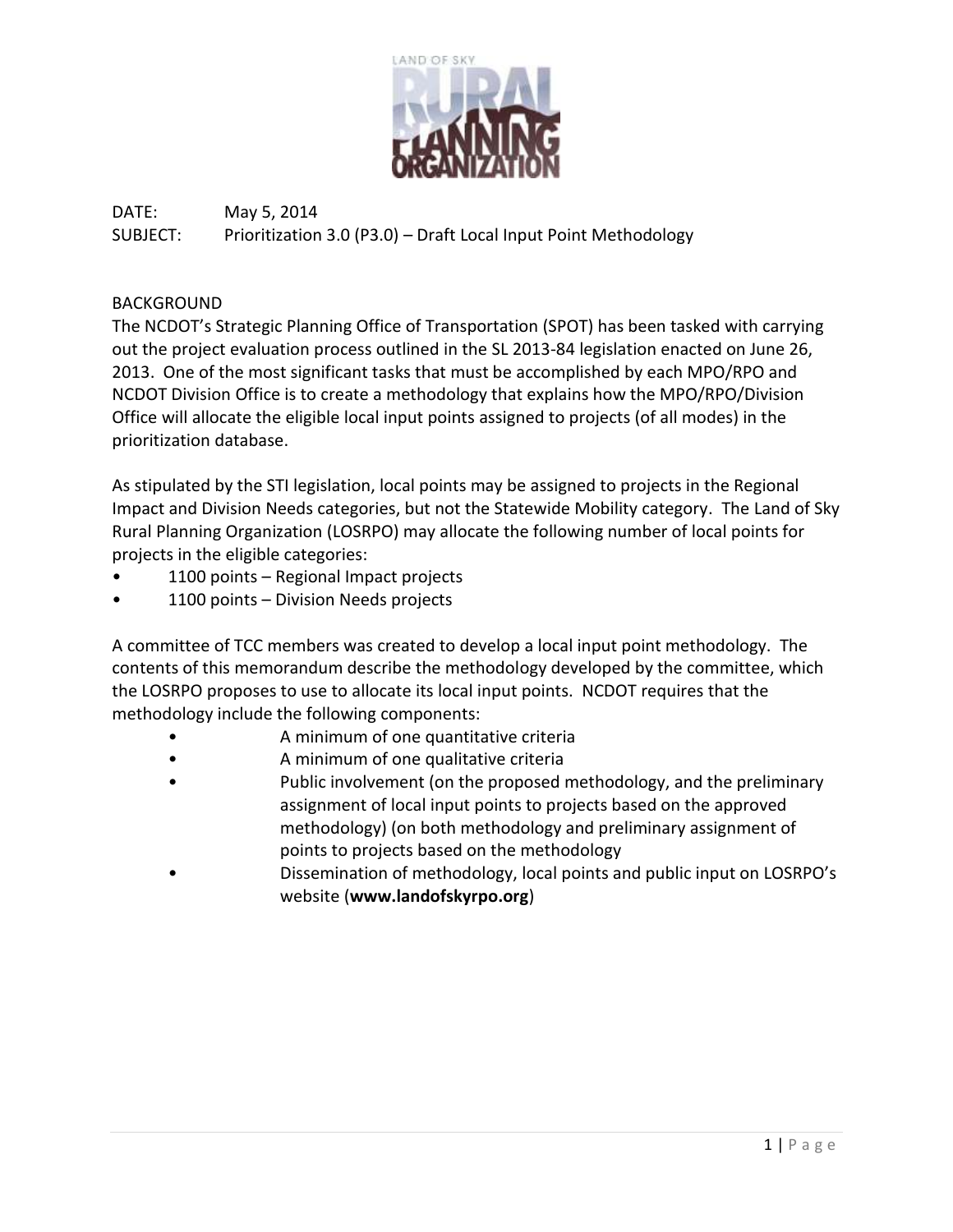

## **PROPOSED LOCAL INPUT METHODOLOGY**

#### **Overview**

The following principles will be used for the allocation of LOSRPO's local points:

- This methodology will be used for all submitted SPOT projects highway, Bicycle, pedestrian, and transit
- The RPO will by default not assign points to any cascading project, but reserves the right to address cascading projects on a case-by-case basis, and will provide written explanation and justification for any cascading project that justifies an exception.
- The same philosophy will guide assignment of points to any non-highway mode: They will not be given points as a default, but exceptions can be awarded points if written explanation and justification is provided for each exception.

Draft Prioritization Methodology (100 point scale)

1. SPOT Score- worth 5 points of the overall 100 point scale.

SPOT score of projects will be broken into 5 tiers based on overall score. Top tier of projects will receive 5 points, second highest tier will receive 4 points, etc until all projects are scored. *A table illustrating existing projects is below:*

| Project ID | Score |                |          |  |  |
|------------|-------|----------------|----------|--|--|
| H090855    | 14.94 | 5              |          |  |  |
| H090183    | 14.9  | 5              | Top      |  |  |
| H090791    | 14.4  | 5              |          |  |  |
| H111159    | 11.94 | 4              |          |  |  |
| H111128    | 9.07  | 3              |          |  |  |
| H111135    | 8.89  | 3              | Mid Tier |  |  |
| H111133    | 8.56  | 3              |          |  |  |
| H111137    | 8.25  |                |          |  |  |
| H090162    | 7.98  | $\overline{2}$ |          |  |  |
| H111138    | 7.79  | 2              |          |  |  |
| H129079-D  | 7.46  | $\overline{2}$ | Low Tier |  |  |
| H090858    | 7.04  | $\overline{2}$ |          |  |  |
| H090092    | 4.29  | 1              |          |  |  |
| H090857    | 4.15  | 1              |          |  |  |
| H111136    | 2.95  | 0              | Long     |  |  |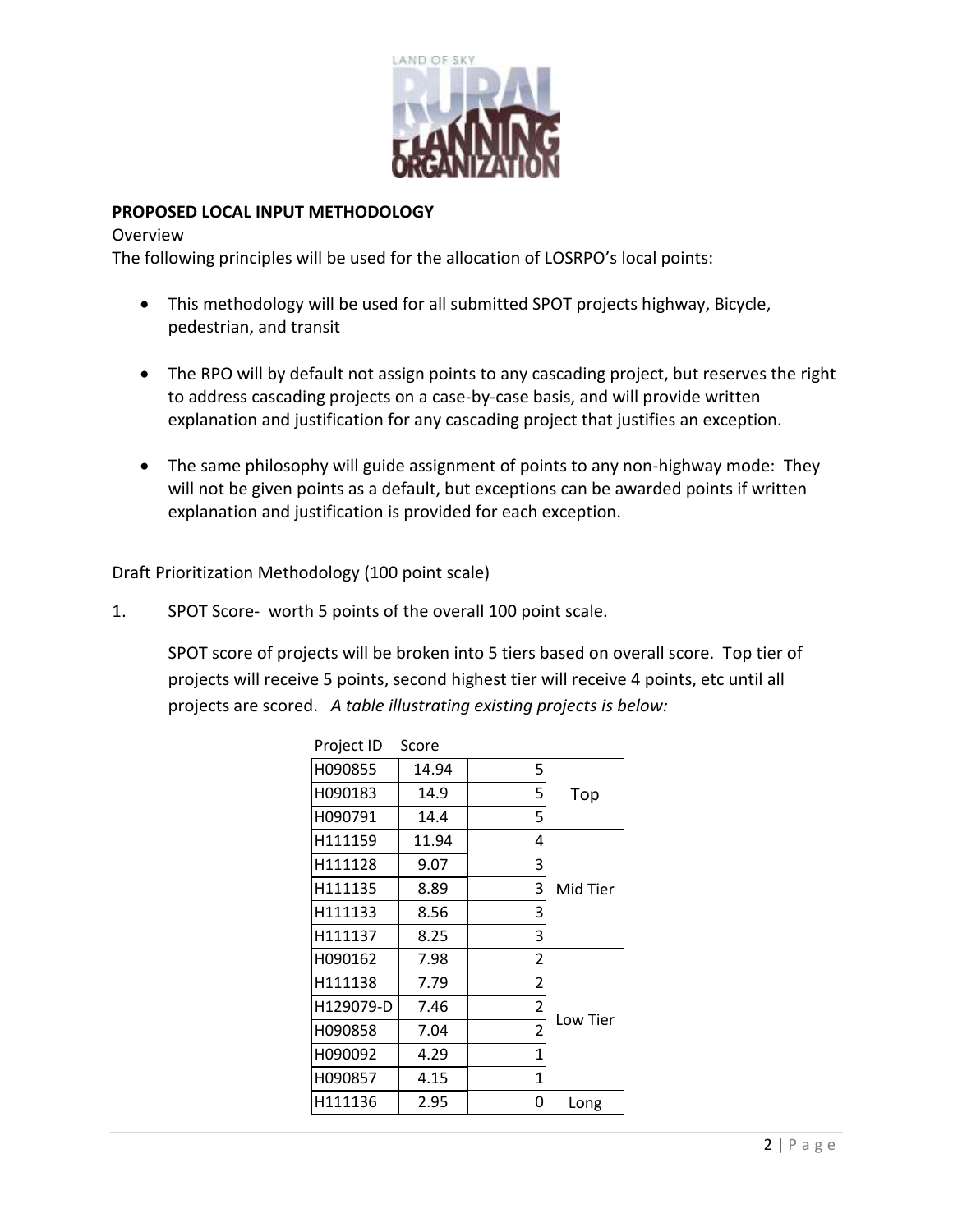

- 2. Economic Development is a critical component of our prioritization methodology. We broke it down into further subsections based on what our values are and how we utilize transportation.
	- *Projects within ¼ mile receive a full 5 points (Measured from edge of property line to center line of proposed improvement)*
		- o *¼ to ½ mile- 4 points*
		- o *½ mile to 1 mile- 3 points*
		- o *Greater than 1 mile- zero points*
		- o *Identified future sites- 1 point*
	- a. Improve access to existing manufacturing, commercial, or service industries and/or access to identified future sites using the point structure above. *(Measured from edge of property line to center line of proposed improvement)*
	- b. Employment opportunities- Access is measured by proximity of site and is primarily a bike/ped methodology but can be applied to highway scoring methodology using the same point methodology above. *(Measured from edge of property line to center line of proposed improvement)*
	- c. Industrial Parks- Both planned and existing receive points based on the spread above *(Measured from edge of property line to center line of proposed improvement)*
	- d. Issue identified in local or regional economic development plans- 5 points or no points
	- e. Tourism- Improved access is measured by both current Level Of Service and future Level Of Service as identified in the project needs statement. Scored on 10 points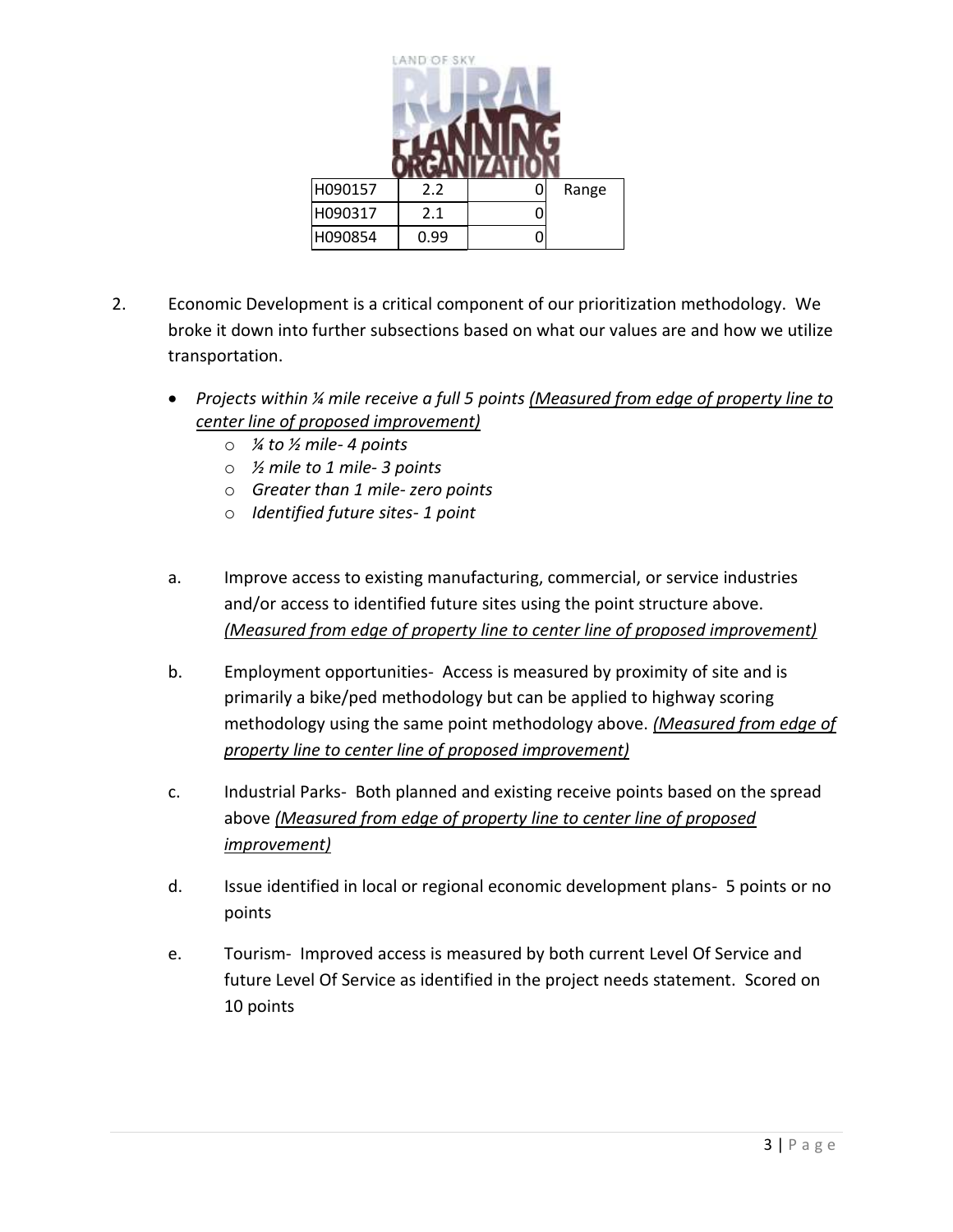

| Current Level of | Points | Future LOS | Points |  |  |  |  |  |  |  |  |
|------------------|--------|------------|--------|--|--|--|--|--|--|--|--|
| Service          |        |            |        |  |  |  |  |  |  |  |  |
|                  |        |            |        |  |  |  |  |  |  |  |  |
|                  |        |            |        |  |  |  |  |  |  |  |  |
|                  |        |            |        |  |  |  |  |  |  |  |  |
|                  |        |            |        |  |  |  |  |  |  |  |  |
| B                |        | B          |        |  |  |  |  |  |  |  |  |
|                  |        | A          |        |  |  |  |  |  |  |  |  |

*In an extreme example, if a facility is currently operating at a level of service "F" the project receives 5 points. If the proposed improved facility is projected to operate at a level of service "A" the project is awarded an additional 5 points for a maximum of 10 points.*

- f. Tourism- Within 3 miles of tourist facility (recreational, cultural, and or historic destination)( *(Measured from edge of property line to center line of proposed improvement)*. These destinations are regionally accepted. We have no formal policy or list of sites but are developing this for SPOT 4.0 if this criteria stays. 5 point scale as follows:
	- $\frac{1}{4}$   $\frac{1}{2}$  mile- 5 points  $\frac{1}{2}$  - 1 mile- 4 points 1-2 miles 3 points 2-3 miles 2 points Greater than 3 miles- 0 points

g. Corridor Enhancement- Routes identified by either a CTP, local plan, Strategic Highway corridor plan, Regional Bicycle, Safe Routes to School, Regional Greenway or Pedestrian plan, or Appalachian Regional Commission plan as regional corridors receive a full 5 points.

- 3. Policy Score
	- o Very High Priority local projects receive 20 points
	- o High Priority local projects 10 points
	- o Long Range Priority projects receive 5 points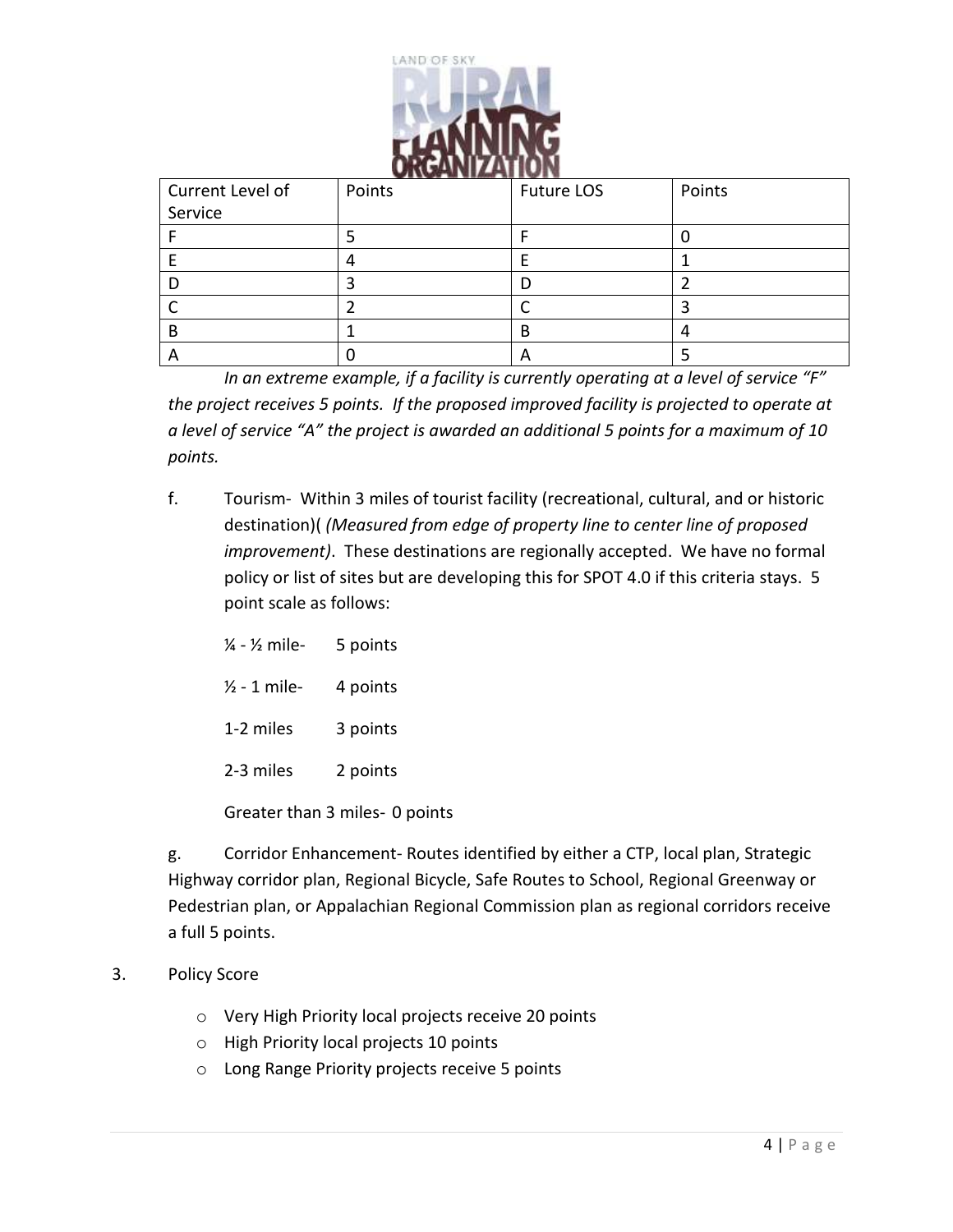

Local input is the main deciding factor in how these points are assigned. Local governments will have to justify the reasoning behind these local priorities to the larger group. The deciding criteria will defined by the local government and posted to the Land of Sky RPO website.

- 4. Community Compatibility and Planning
	- a. Feasibility study completed, underway, or included in CTP- 5 points. Gives projects that have had some baseline vetting additional points.

Consistency with local planning (2 or more) 10 points maximum with equal weighting

- Land Use plan
- Farmland preservation plan
- Zoning ordinance
- Bike plans
- Pedestrian Plan
- **Greenway or Recreation plan**
- LCP-HSTP or other Transit Plan
- Small Area Plan
- Utility Infrastructure Plan
- Other Plan(s) TBD

We wanted to avoid being punitive but recognize whatever level of planning that is done in a community. One point is awarded for each plan above and including two plans to a maximum of 10 points in this category.

- *If a community has adopted Recreation plan, small area plan, and a utility infrastructure plan it would receive 1 point (2 plans baseline = 0, 1 additional plan = 1 point)*
- *A community with an adopted land use plan, zoning, infrastructure plans, transit plan, small area plan would receive 3 points (2 plan baseline = 0, 3 additional plans = 3 points)*
	- b. Provides more transportation choices- 5 points total

We encourage multimodal connections across our region. Projects that encourage and support our multimodal goals receive 5 points. Projects which do not support our goals receive no points.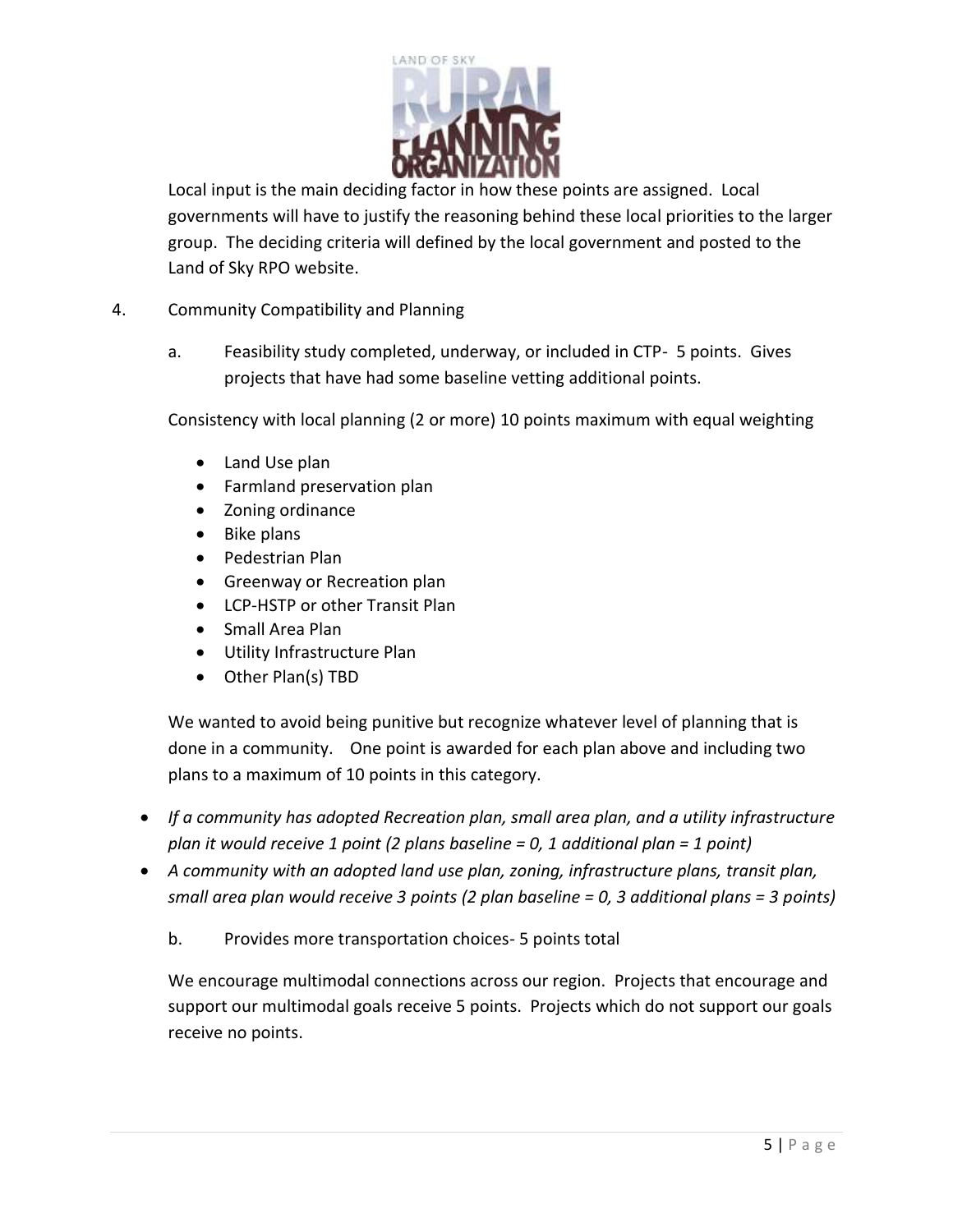

- 5. Special Considerations- 5 points for each to a maximum of 15 points
	- Completes the final portion of a project- *There are several half completed projects in our region. We would like to see these finished by awarding 5 points towards the total.*
	- Eliminates a severe safety problem- *Either self-identified or statistically proven with a full crash analysis to be provided*
	- Improves Level of Service (LOS) on other facilities- *Building a robust and integrated network is important to us. If a project alleviates congestion or improves service on a parallel route it is awarded 5 points.*
	- Local Funding (public or private) or ROW donation (public or private)- *Providing local financial stake in the game proves a project's true intrinsic value. 5 points*
	- Eliminates or mitigates an established natural hazard (landslide, flooding, etc.)- *The safety and reliability of the network is important to us. Projects which alleviate areas of known issues receive 5 points. This will be local knowledge and NCDOT data driven.*
	- Emergency evacuation route *As identified on local emergency management/hazardous mitigation plans. 5 points*
	- Critical facility infrastructure (hospital, fire/ambulance station, police, emergency shelters, power stations, etc.)- *Projects which directly improve access to emergency facilities receive 5 points.*
	- Improves emergency response time- *Projects which improve response time to emergency events receive 5 points. Local government will have to prove how projects impact emergency response time (alternate route, congestions issues, secondary routes, etc.)*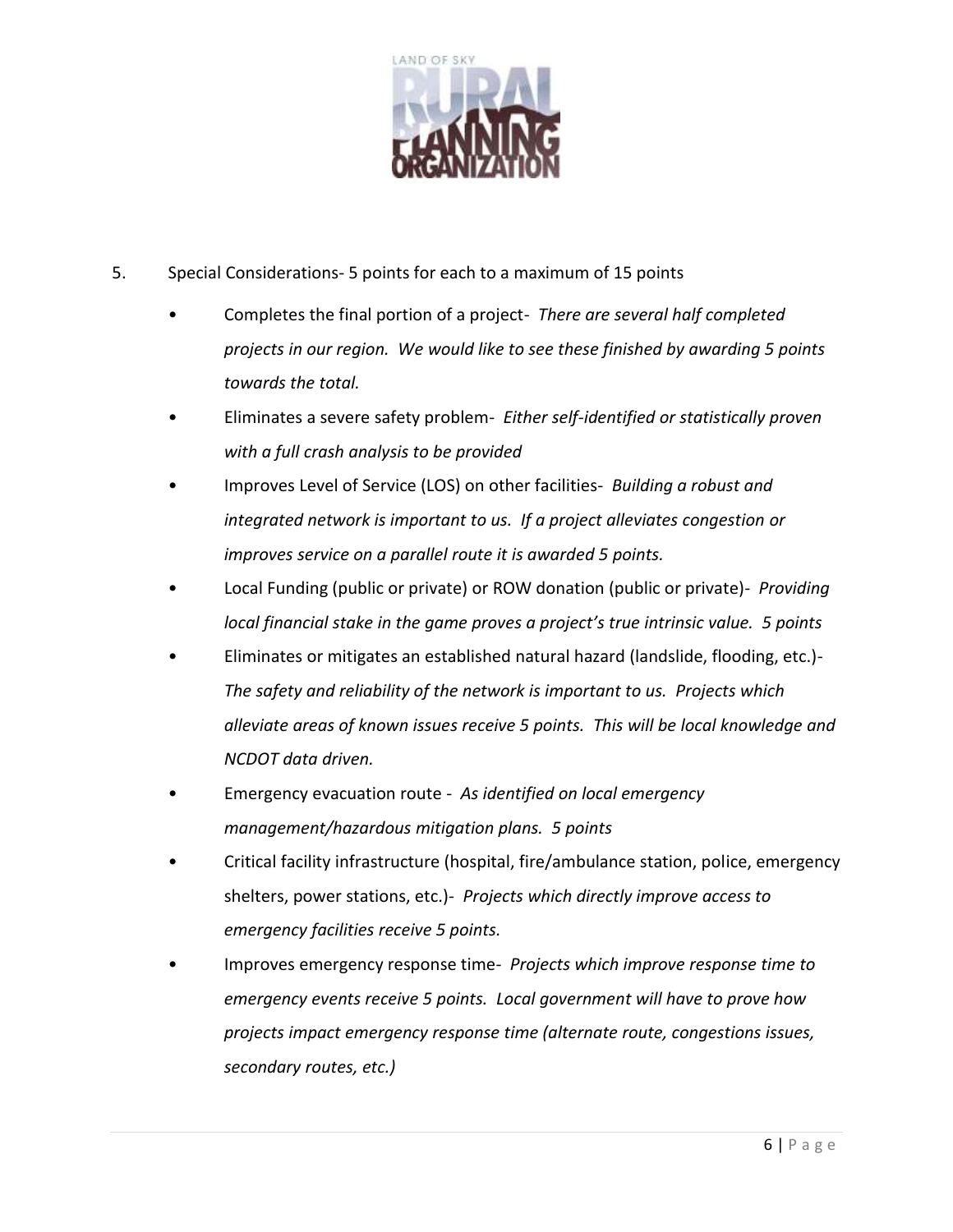

6. Freight Considerations- Projects on the statewide freight network receive 5 points. Projects on secondary or local freight network receive 3 points. Projects not identified on either of these networks receive no points.

The RPO TAC can adjust projects receiving points or adjust the number of points given to a project based on their discretion and/or public input. Any exceptions will require written explanation to be provided to NCDOT SPOT and be part of an open, public process that complies with Chapter 143, Article 33C of the North Carolina General Statutes and will be made available on the RPO's website as part of posting the point assignments per project.

A full table of proposed methodology is available on the Land of Sky RPO [website:](ftp://landofskygis.org/mpo/BoardSupport/PrioritizationSubcommittee/LOSRPOInfo/LOSRPOPrioritizationWITHSPOTscores.xlsx) *(website address to change but be finalized for public input)*

| LOSRPO         |                               | SPOT Score |                                                      | Festnonic Development  |                                                       |                                                    |          |                                                           |                             |                       | Community Compatibility and<br><b>Manning</b> |                                 |                    | <b>Special Considerations</b> |                                       |                               |                                   |                                                                       |                                                       |       |                                                             |                |
|----------------|-------------------------------|------------|------------------------------------------------------|------------------------|-------------------------------------------------------|----------------------------------------------------|----------|-----------------------------------------------------------|-----------------------------|-----------------------|-----------------------------------------------|---------------------------------|--------------------|-------------------------------|---------------------------------------|-------------------------------|-----------------------------------|-----------------------------------------------------------------------|-------------------------------------------------------|-------|-------------------------------------------------------------|----------------|
| <b>SPOT #</b>  | Regional<br>SPOT Score Points |            | Access to<br><b><i>lealisting</i></b> or<br>proposed | Existing<br>Employment | Proximity<br>TD.<br><b>Industrial</b><br><b>Parks</b> | <b>Regional ED Access to</b><br>hisse <sup>3</sup> | Tourists | Within 3<br>miles of<br><b>tourist</b><br><b>Tacility</b> | Corridor<br>Enhance<br>ment | <b>Folioy</b><br>5009 | Featurality<br><b>Study</b>                   | Lucal<br><b>Manning</b> Choices | Tramupis : portion | Fine<br>Ħ<br>project          | Seattle<br>Safety.<br><b>Produces</b> | tegraves<br>  USS on<br>other | Liscal<br>Taména<br><b>Arriva</b> | Eliminates<br><b>un</b><br><b>Mitigate</b><br>Natural<br><b>HATAN</b> | <b>Emergency</b><br><b>Evenuation</b><br><b>Houte</b> | cture | Critical Emergency<br>trivactio   flexporter<br><b>Time</b> | <b>Freight</b> |
| H090092        | 9.78                          |            |                                                      |                        |                                                       |                                                    |          |                                                           |                             |                       |                                               |                                 |                    |                               |                                       |                               |                                   |                                                                       |                                                       |       |                                                             |                |
| H090157        | 4.86                          |            |                                                      |                        |                                                       |                                                    |          |                                                           |                             |                       |                                               |                                 |                    |                               |                                       |                               |                                   |                                                                       |                                                       |       |                                                             |                |
| HD90162        | N/A                           |            |                                                      |                        |                                                       |                                                    |          |                                                           |                             |                       |                                               |                                 |                    |                               |                                       |                               |                                   |                                                                       |                                                       |       |                                                             |                |
| HD50183        | 18.54                         |            |                                                      |                        |                                                       |                                                    |          |                                                           |                             |                       |                                               |                                 |                    |                               |                                       |                               |                                   |                                                                       |                                                       |       |                                                             |                |
| HD90317        | <b>N/A</b>                    |            |                                                      |                        |                                                       |                                                    |          |                                                           |                             |                       |                                               |                                 |                    |                               |                                       |                               |                                   |                                                                       |                                                       |       |                                                             |                |
| H090791        | N/A                           |            |                                                      |                        |                                                       |                                                    |          |                                                           |                             |                       |                                               |                                 |                    |                               |                                       |                               |                                   |                                                                       |                                                       |       |                                                             |                |
| H090854        | <b>N/A</b>                    |            |                                                      |                        |                                                       |                                                    |          |                                                           |                             |                       |                                               |                                 |                    |                               |                                       |                               |                                   |                                                                       |                                                       |       |                                                             |                |
| H090855        | N/A                           |            |                                                      |                        |                                                       |                                                    |          |                                                           |                             |                       |                                               |                                 |                    |                               |                                       |                               |                                   |                                                                       |                                                       |       |                                                             |                |
| HD90857        | 6.07                          |            |                                                      |                        |                                                       |                                                    |          |                                                           |                             |                       |                                               |                                 |                    |                               |                                       |                               |                                   |                                                                       |                                                       |       |                                                             |                |
| 11090808       | 7.99                          |            |                                                      |                        |                                                       |                                                    |          |                                                           |                             |                       |                                               |                                 |                    |                               |                                       |                               |                                   |                                                                       |                                                       |       |                                                             |                |
| H111128        | N/A                           |            |                                                      |                        |                                                       |                                                    |          |                                                           |                             |                       |                                               |                                 |                    |                               |                                       |                               |                                   |                                                                       |                                                       |       |                                                             |                |
| H111133        | N/A                           |            |                                                      |                        |                                                       |                                                    |          |                                                           |                             |                       |                                               |                                 |                    |                               |                                       |                               |                                   |                                                                       |                                                       |       |                                                             |                |
| H111135        | N/A                           |            |                                                      |                        |                                                       |                                                    |          |                                                           |                             |                       |                                               |                                 |                    |                               |                                       |                               |                                   |                                                                       |                                                       |       |                                                             |                |
| H111136        | N/A                           |            |                                                      |                        |                                                       |                                                    |          |                                                           |                             |                       |                                               |                                 |                    |                               |                                       |                               |                                   |                                                                       |                                                       |       |                                                             |                |
| <b>HIIII37</b> | N/A                           |            |                                                      |                        |                                                       |                                                    |          |                                                           |                             |                       |                                               |                                 |                    |                               |                                       |                               |                                   |                                                                       |                                                       |       |                                                             |                |
| 10111130       | NA.                           |            |                                                      |                        |                                                       |                                                    |          |                                                           |                             |                       |                                               |                                 |                    |                               |                                       |                               |                                   |                                                                       |                                                       |       |                                                             |                |
| HI11159        | 16.19                         |            |                                                      |                        |                                                       |                                                    |          |                                                           |                             |                       |                                               |                                 |                    |                               |                                       |                               |                                   |                                                                       |                                                       |       |                                                             |                |
| H125079-D      | 8.58                          |            |                                                      |                        |                                                       |                                                    |          |                                                           |                             |                       |                                               |                                 |                    |                               |                                       |                               |                                   |                                                                       |                                                       |       |                                                             |                |
|                |                               |            |                                                      |                        |                                                       |                                                    |          |                                                           |                             |                       |                                               |                                 |                    |                               |                                       |                               |                                   |                                                                       |                                                       |       |                                                             |                |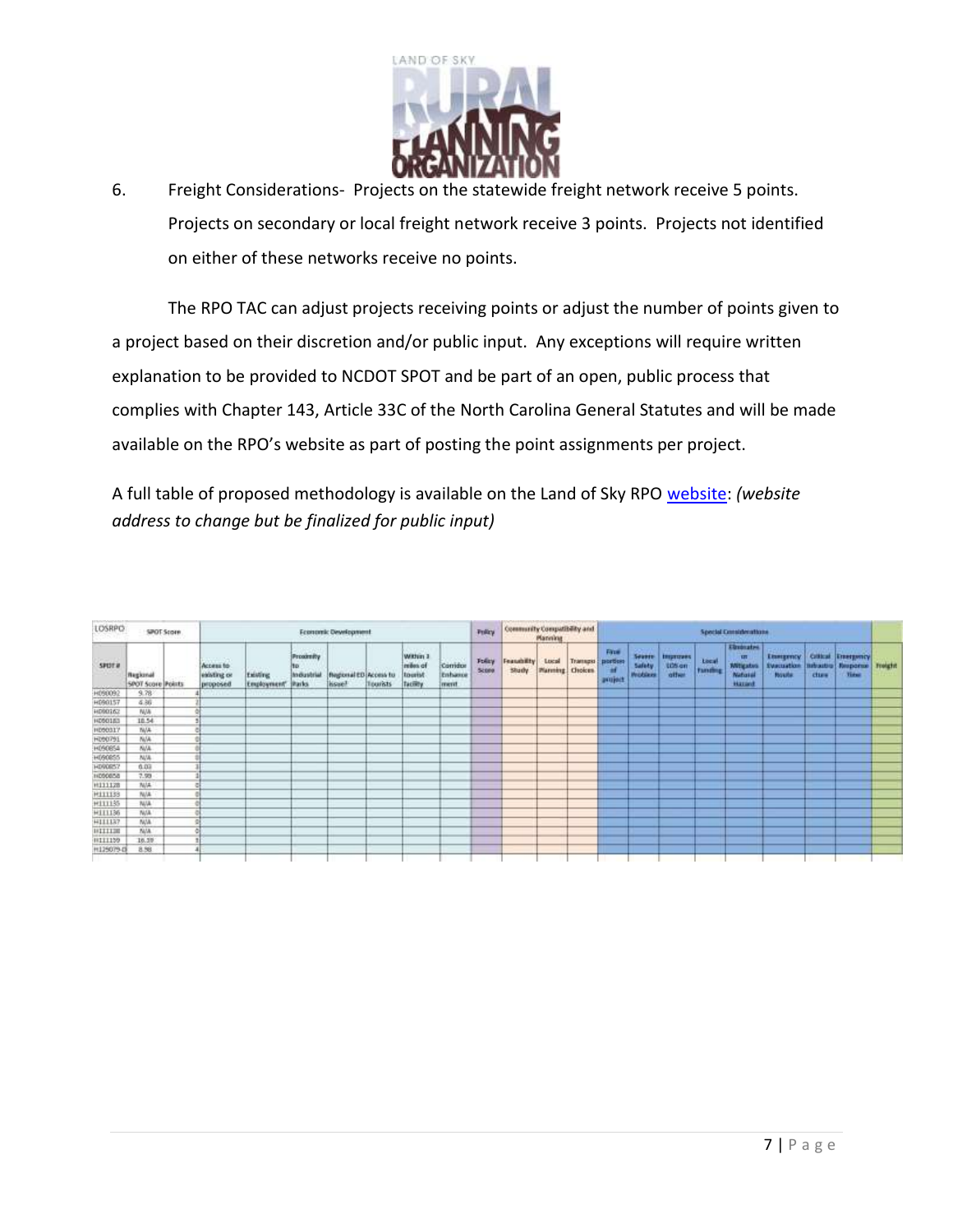

#### **Public Involvement Process**

Public Involvement Process for the Prioritization List will include the following steps based on the draft LOSRPO Public Involvement Plan, section V.C. on page 16:

After consideration and preliminary adoption by the RPO TAC, the draft Prioritization List will be published for a minimum two-week (14 day) public comment period and the notice will be advertised using our media resources provided in Appendix C of the Plan.

The notices for the public comment period and the public hearing will include an announcement stating that persons with disabilities will be accommodated. Special provisions will be made if notified 48 hours in advance (i.e. having available large print documents, audio material, someone proficient in sign language, a translator or other provisions as requested). The Prioritization List will be on file for review at the Land-of-Sky Regional Council Office, and available in a PDF format for downloading from the LOSRPO website. Written comments will be received during the comment period and will be directed to the LOSRPO. The LOSRPO's contact person, phone number and e mail address will be included in the public notice. The LOSRPO will assemble all comments and forward comments to the RPO TAC.

The LOSRPO TAC will hold a public hearing on the draft Prioritization List. The public hearing will be held at a location which is accessible to persons with disabilities. The LOSRPO TAC will approve a final Prioritization List after considering the public comments received. The Prioritization List shall be submitted to the NCDOT and be posted on the LOSRPO website at or before the NCDOT public hearings for input into the STIP. The RPO TAC may elect to open a dialogue with the State on specific project priorities.

# **When possible the Land of Sky RPO is duplicating timelines, meetings, and notices with the FBRMPO**